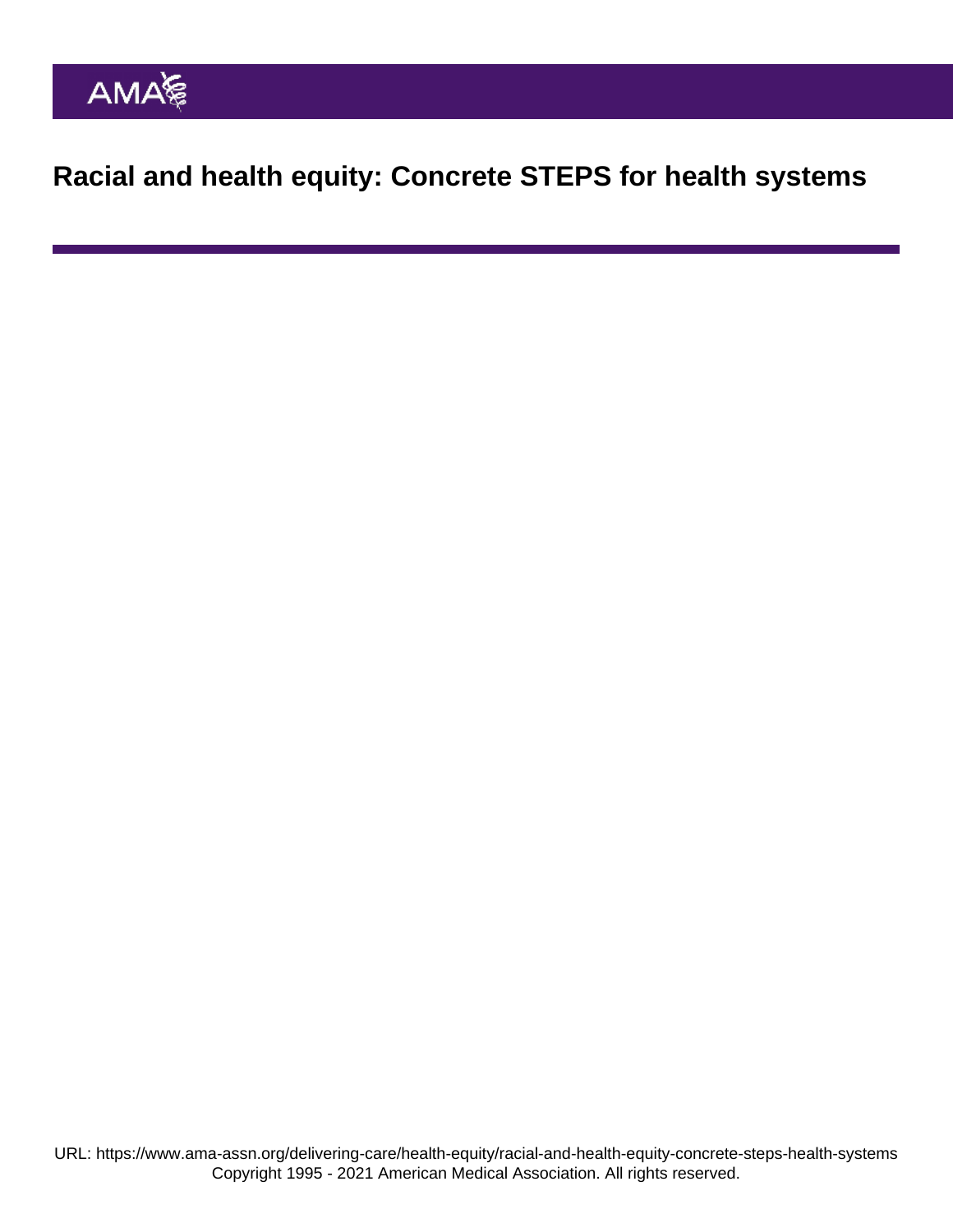URL: <https://www.ama-assn.org/delivering-care/health-equity/racial-and-health-equity-concrete-steps-health-systems> Copyright 1995 - 2021 American Medical Association. All rights reserved.